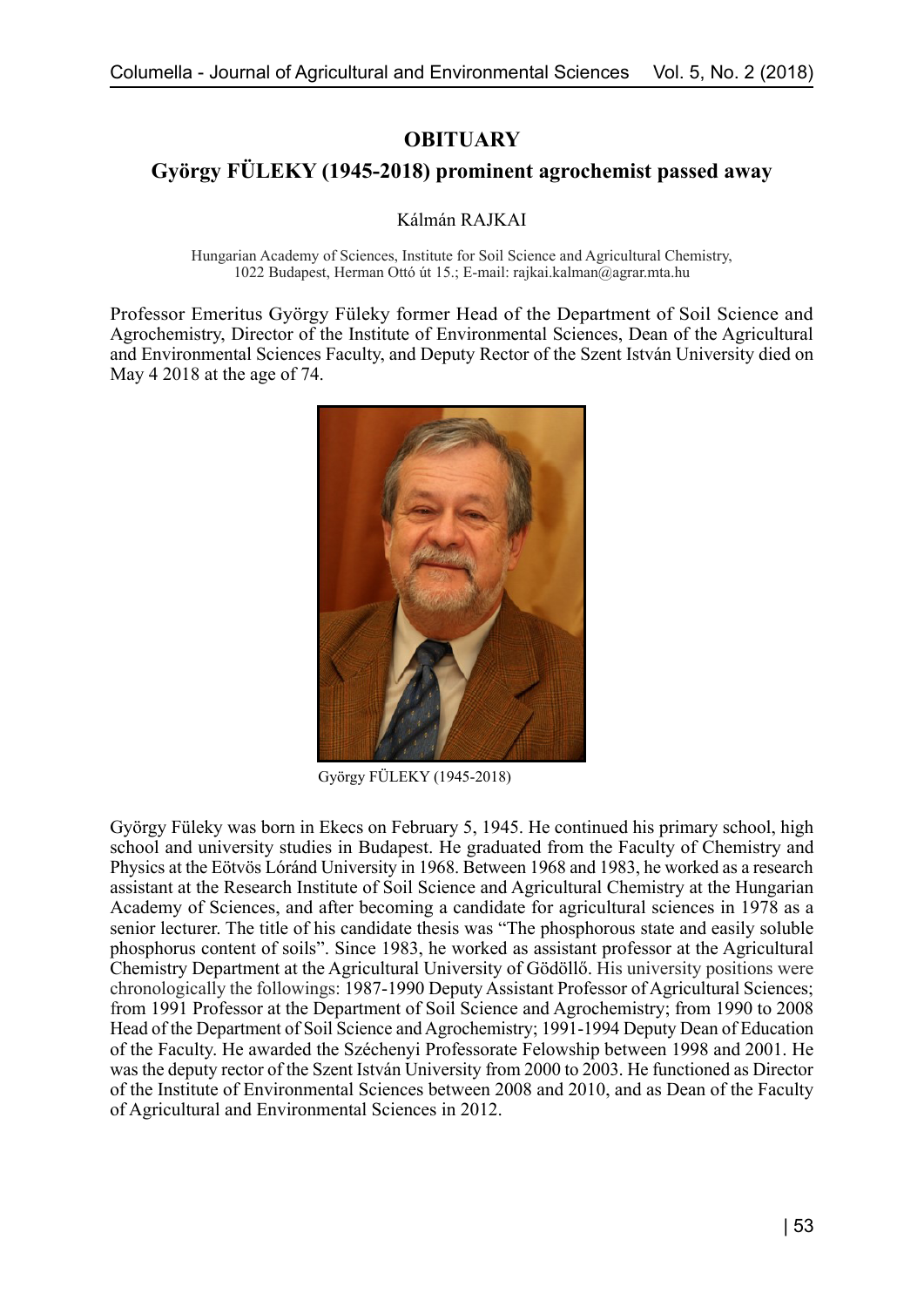György Füleky had a wide range of education subjects. Most importantly he taught subjects in graduate courses in agrochemistry, soil management, environmental effects of agriculture, geochemical circuits, land evaluation, environmental reconstruction, and environmental practices. In English language he held courses in agrochemistry, plant nutrition, and land evaluation. In the doctoral training program he was responsible for soil fertility and soil chemistry specializations.

György Füleky designed the thematic of the subjects listed above. He prepared the curriculum for agricultural engineer degree after the political change of regime in 1991 on the Agricultural University of Gödöllő. Nationally, in 1989, he prepared a new curriculum for the Soil Science – Soil Fertility Engineer vocational training what he led till 1998. In 1998 he worked on the curriculum of Soil Science for the Faculty of Civil Engineering. After preparing accreditation of the Agricultural Environmental Management vocational training program he led it till 2006.

In 1993 he developed the doctoral training program for Soil and Agrochemical Fundamentals for Environmental Management and led it till 2000. From 2000 he led the Soil Science, Agrochemistry, Environmental Chemistry subareas of the Environmental Sciences Doctoral School to 2014. Under his leadership 16 aspirants earned the PhD degree.

Additionally György Füleky worked out a curriculum for five year university and three-year college education of the Environmental Engineer vocational training. He developed the curriculum for specialization in Disaster Management of that training. Between 2002 and 2005 he participated in the work of the Agri-Bologna Committee and in the design of the BSc and MSc programs. At Szent István University, he developed curriculums for Environmental Engineer BSc and MSc programs. By the end of 2014, MSc's Disaster Management Engineer's curriculum was also prepared by him.

In 1986, he launched the journal "Bulletin of the University of Agricultural Sciences Gödöllő", which was published from 2000 as "Bulletin of the Szent István University". He was chairman of the editorial board of the periodical until its termination in 2012.

Prof. Füleky organized and edited the proceedings of 10 conferences entitled as "Landscape changes in the Carpathian Basin".

He was the author and editor of "A talaj" (Soil) (1988), "Talajtan" (Soil Science) (1999), "Tápanyag-gazdálkodás" (Nutrition Management) (1999), Korszerű tápanyag-gazdálkodás" (Modern Nutrition Management) (2014) and "Tápanyag-gazdálkodás mezőgazdasági mérnökök számára" (Nutrition Management for Agricultural Engineers) (2014) books and textbooks. He did important editorial work in the production of the monograph EOLSS (UNESCO) entitled as "Cultivated plants as primarily food sources" issued in 2000.

Prof. Füleky presented different social activities, as chairman of the Hungarian Quality Compost Society, whereby he was one of the main organizers of the "Biological Waste Management Conference" organized in 2014 Gödöllő. He was a member of the MTA Soil Science, Water Management and Crop Cultivation committee and the Editorial Board of Agrochemistry and Soil Science Journal.

His research topics covered both basic and applied research and development. György Füleky's most important basic research activity focused on determination of the nutrient supply capacity of soils by plants, by chemical methods and their mathematical description. His research included determination of toxic elements in the soil by the rapid seedling biological test and the hot water percolation (HWP) chemical method. He developed a rapid methods for determining nitrogen content of damaged plant parts and fertilizers. In the framework of his applied research, he primarily intended to monitor the unfavorable or favorable effects of intensive crop production and nutrient management technologies on soil. In the field of environmental management, determination of the natural environment of the past times he concerned with the parallel use of soil and archaeological methods. With this concept he initiated a new research branch in the Hungarian soil research.